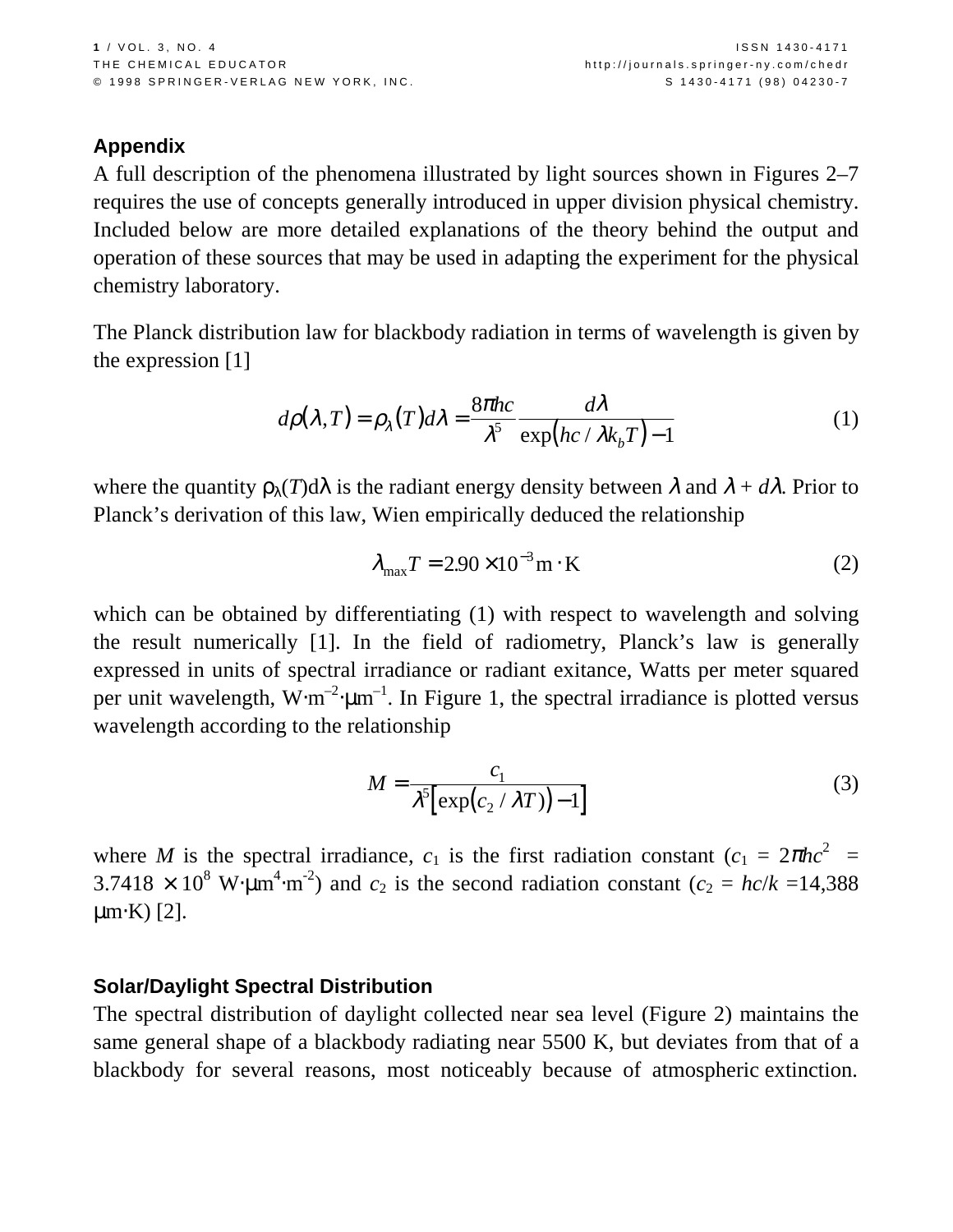

**FIGURE 1**. SPECTRUM OF A BLACKBODY RADIATOR AT 6000 K. THE WAVELENGTH CORRESPONDING TO THE MAXIMUM OF THE CURVE CAN BE DETERMINED USING WIEN'S LAW.



**FIGURE 2**. SPECTRUM OF DAYLIGHT (BLUE CURVE) FIT TO A 5500 K PLANCK BLACKBODY DISTRIBUTION FUNCTION.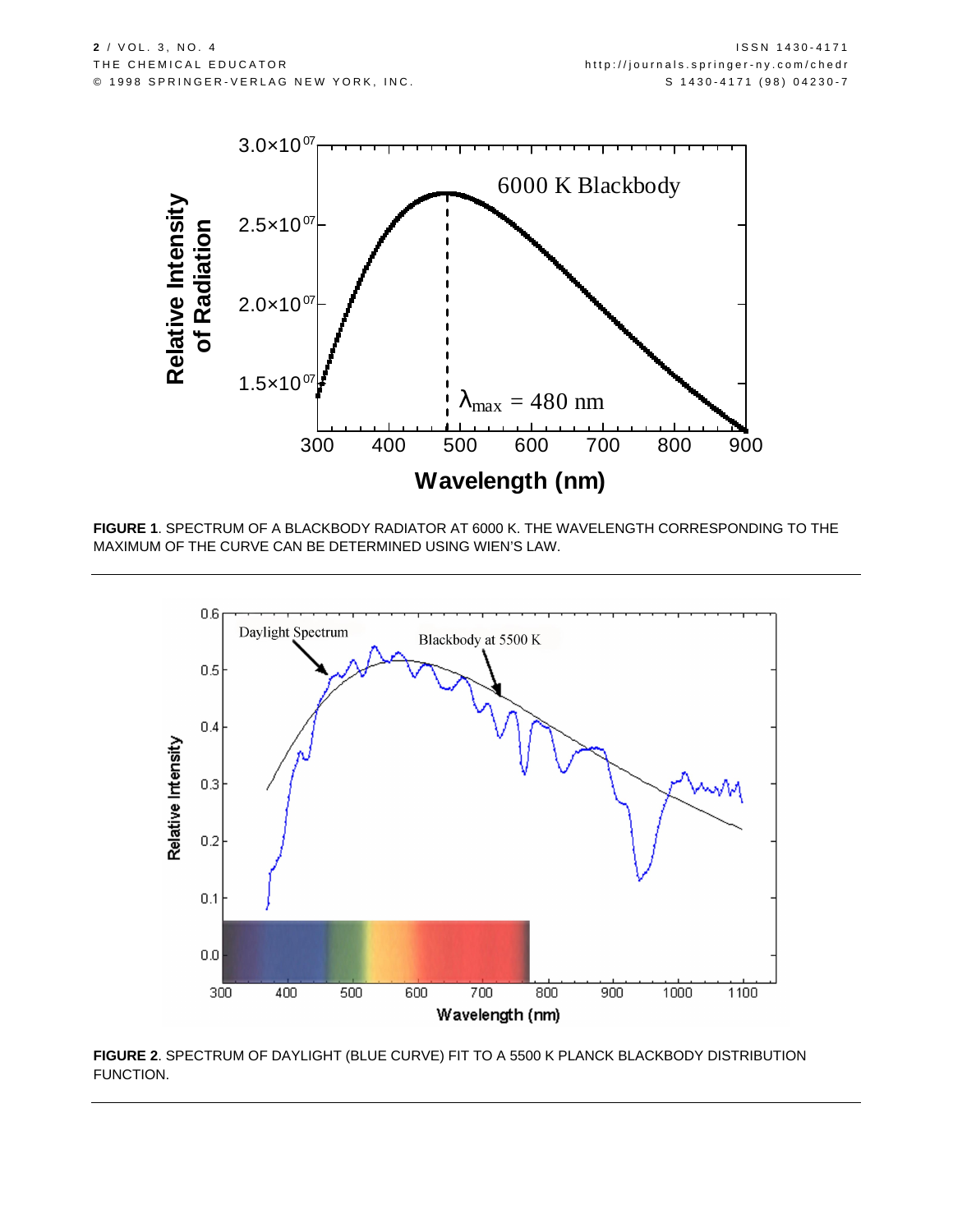

**FIGURE 3**. COMPARISON SPECTRUM OF BLUE SKY TO RED SUNSET.



**FIGURE 4**. SPECTRUM OF A TUNGSTEN FILAMENT WITHIN A WHITE LIGHT BULB.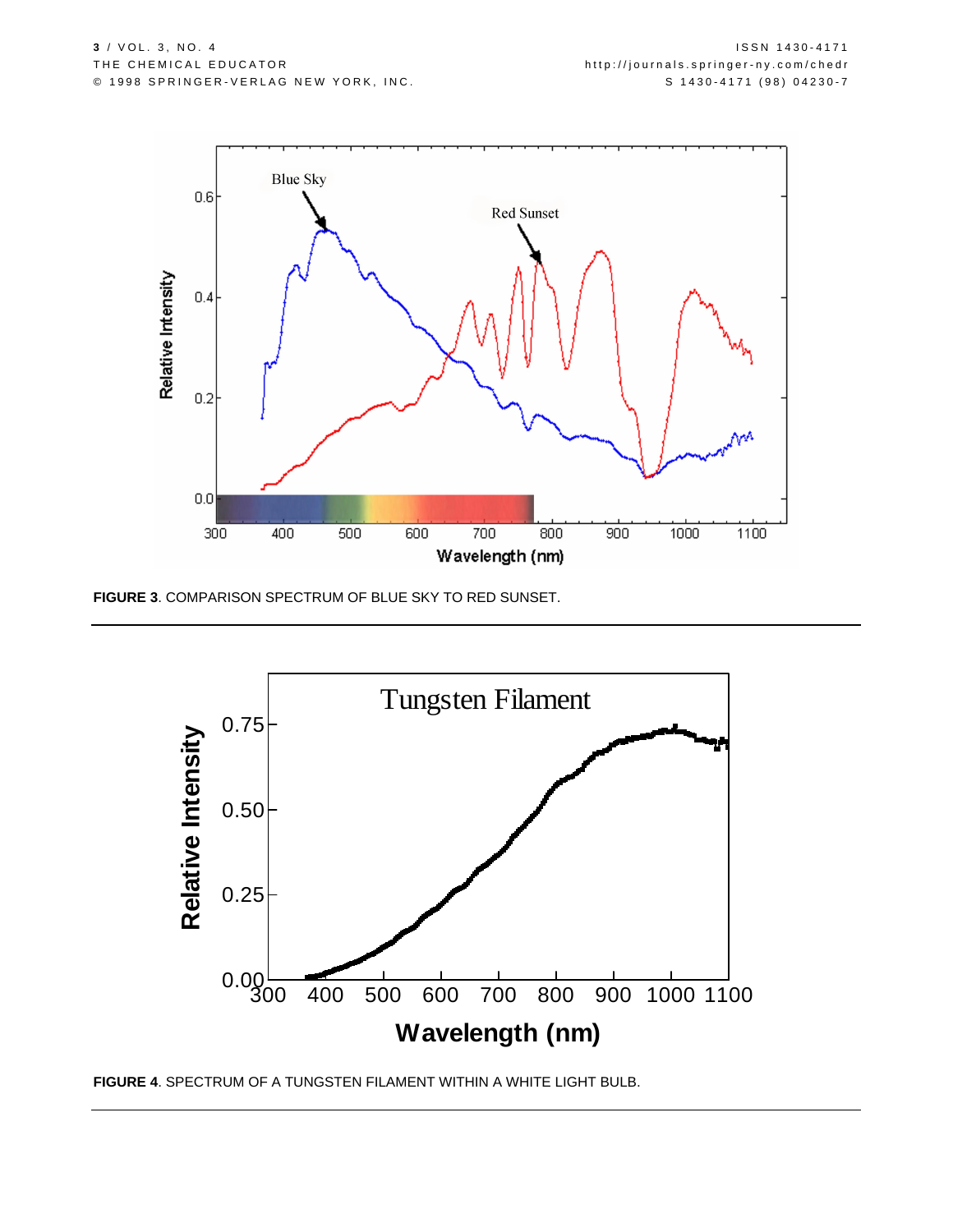

**FIGURE 5**. (A) PARTIAL ENERGY LEVEL DIAGRAM FOR Hg. (B) SCHEMATIC DIAGRAM OF A FLUORESCENT LAMP AND ITS OPERATION. SEE TEXT.

The spectrum of the solar radiation reaching the Earth's surface depends not only on solar altitude but on the local albedo, or reflectance of the radiation by its surroundings [3]. Radiation reaching the spectroradiometer's camera passes through the atmosphere which modifies the spectrum by absorption and scattering. Molecular nitrogen and oxygen absorb UV radiation below 190 nm, and when molecular oxygen absorbs this short wavelength radiation, it photodissociates. The photodissociation of oxygen leads to the formation of ozone, which absorbs strongly in the UV from 200– 360 nm (Hartley and Huggins bands), and weakly in the visible region from 450–750 nm (Chappius bands) [3]. The ozone layer "cuts off" the UV radiation reaching the troposphere sharply near 290 nm, thus defining the beginning of the solar spectrum. Water vapor and oxygen are responsible for absorptions shown in Figure 2 from 700– 1100 nm. A detailed description of the spectral positions, intensities and bandwidths of atmospheric gases absorbing in the near IR portion of the solar spectrum can be found in reference 4.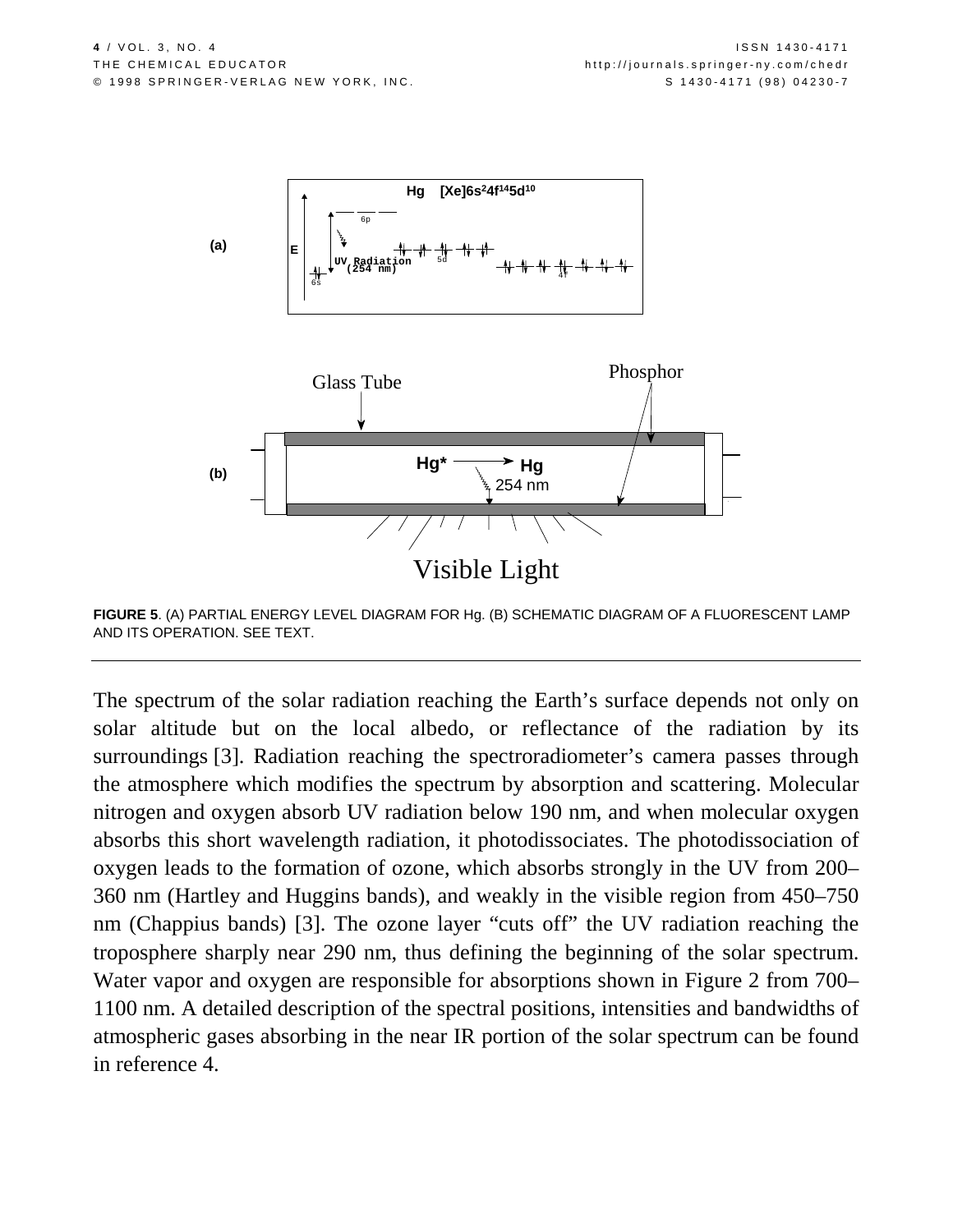

**FIGURE 6**. SPECTRA OF THREE DIFFERENT TYPES OF FLUORESCENT LAMPS: COOL WHITE, NATURAL WHITE, AND GRO-LUX $^{\text{TM}}$ .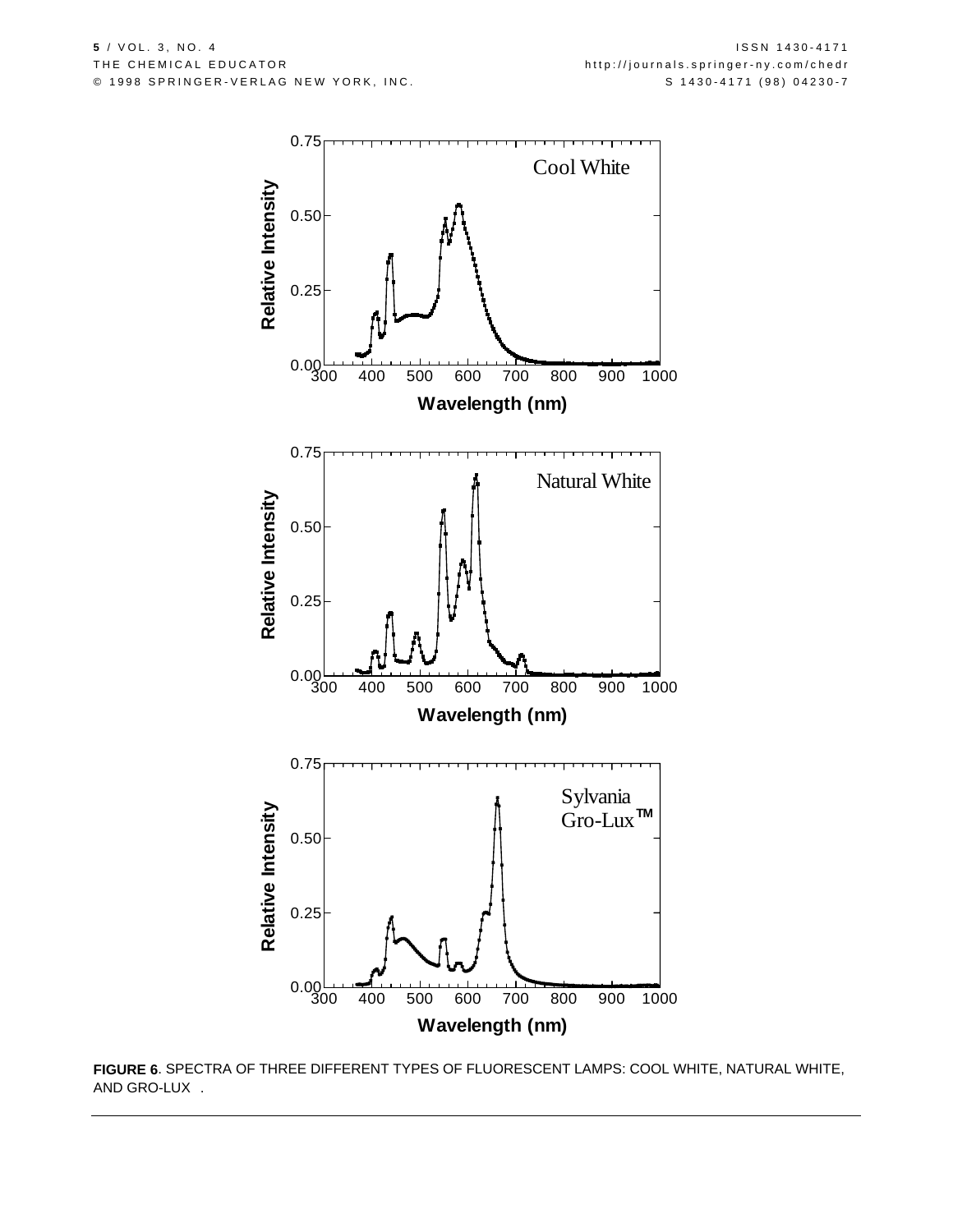

**FIGURE 7**. SPECTRUM OF A LOW-PRESSURE SODIUM VAPOR LAMP.

The extraterrestrial solar spectrum more closely approximates that of a blackbody; solar surface temperatures near 6000 K have been reported [5]. Other stars are characterized by their color temperature as well. For example, Epsilon Orionis and Sirius, with surface temperatures of 28,000 K and 13,600 K, respectively, are bluewhite stars, and Betelgeuse (3600 K) is a red star [6].

## **Tungsten Lamp**

Among the light sources studied in this project, the filament lamp's spectral distribution best approximates that of a blackbody radiator. The filament temperature in a tungsten light bulb generally ranges from 2800–3200 K with greater luminosities achieved at higher temperatures [7]. Unfortunately, as the filament temperature is increased, the rate of its evaporation increases, leading to a shorter lifetime of the bulb due to bulb darkening. To reduce the evaporation of the filament, an inert gas, or a mixture of inert gases, is added to the bulb. The inert gas inhibits the transport of tungsten vapor from the filament; strictly speaking, it decreases the mean free path of a gaseous tungsten atom. Generally, tungsten lamps are filled with 90% argon and 10% nitrogen to a pressure somewhat below 1 atm [7]. The presence of the nitrogen is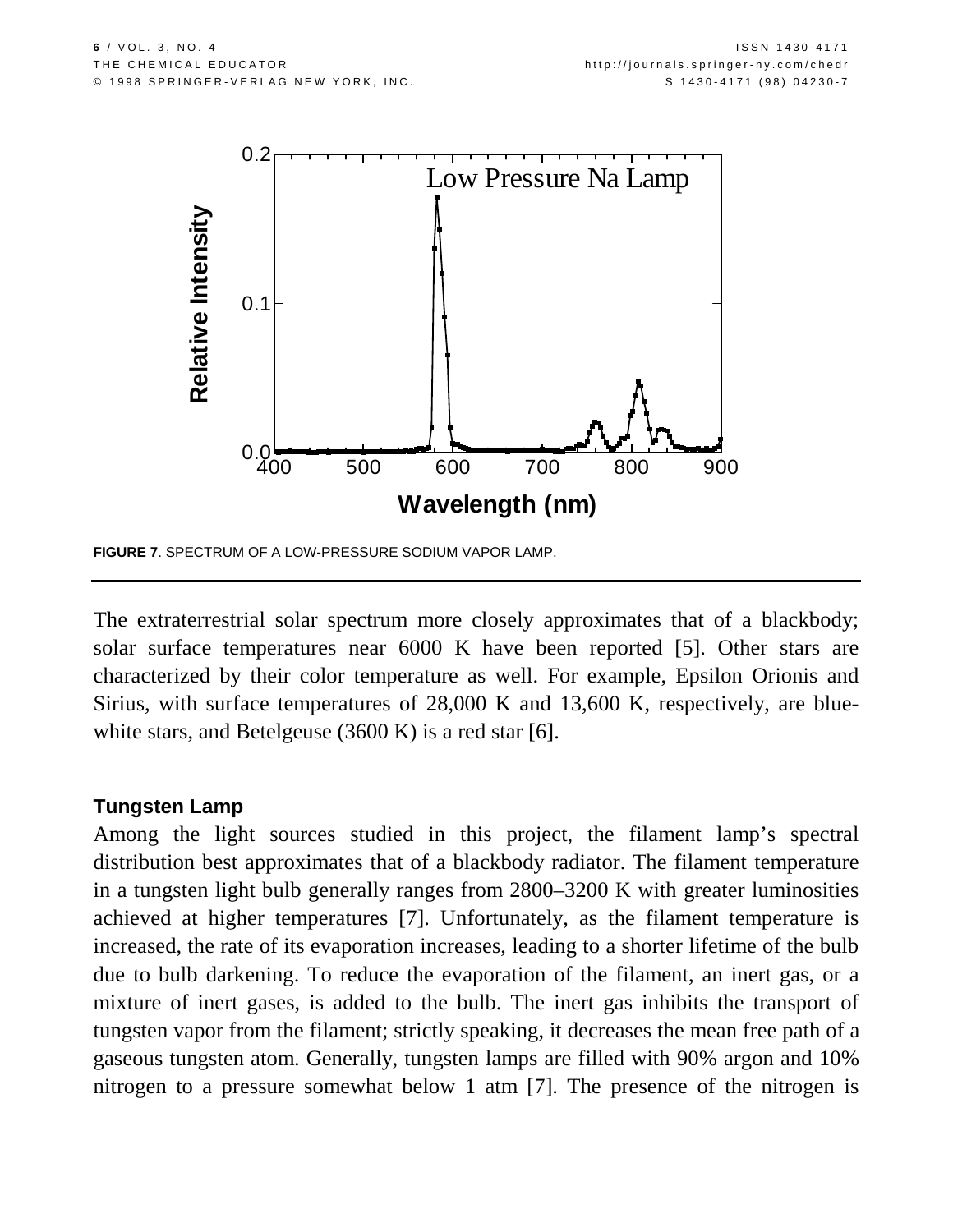necessary to prevent arcing between the ends of the filament which would occur if pure Ar was used.

Longer lamp life and increased efficacy are achieved in the tungsten-halogen lamp, or halogen bulb, which adds a halogen to the filling gas and utilizes a reversible chemical reaction between the tungsten and the halogen. For example, if iodine, or a molecule containing iodine, is added to the bulb, the reaction  $W + 2I \rightleftharpoons WI_2$  occurs within a specific temperature zone (near  $1000\text{ °C}$ ) between the hot filament and the bulb wall. In halogen lamps, the evaporated tungsten is returned to the filament by a chemical transport process, which prevents blackening of the bulb. The tungsten iodide molecules diffuse towards the filament where they dissociate, and the tungsten can be deposited back onto the filament, leaving the halogen available for another reaction cycle. Reactive gases such as HI, HBr, CHBr<sub>3</sub>, CH<sub>2</sub>Br<sub>2</sub>, CH<sub>3</sub>Br and NF<sub>3</sub> are typically used in halogen lamps to generate tungsten transport cycles [7]. The regenerative cycle allows a higher filament temperature to be used; temperatures from  $2400-3250$  °C are typical (the melting point of W is  $3410^{\circ}$ C) [7]; thus, the spectral distributions of the tungsten-halogen lamps are similar to that of a tungsten lamp (see Figure 4), except that their maxima are shifted toward the UV region. Common uses of halogen lamps include slide/overhead projectors, automobile headlights, and floodlighting in outdoor sporting arenas.

## **Gas Discharges**

#### *Fluorescent Lamp*

In a low-pressure discharge lamp, such as a fluorescent lamp, ionization is primarily caused by electron impact. The radiation produced depends upon the energy imparted to the atoms and their available energy states; thus, the study of gas discharges provides a convenient means to introduce Grotrian diagrams in physical chemistry. A partial energy-level diagram for mercury is shown in Figure 8; complete Grotrian diagrams for many elements can be found in Herzberg [8].

The region of the discharge between the electrodes in a gas-discharge lamp is called the positive column and consists of a mixture of gaseous atoms, ions and electrons [7]. In the discharge of a fluorescent lamp, which contains mercury and argon, almost all of the ions produced are mercury ions resulting from collisions of neutral Hg atoms with the more energetic electrons in the discharge. Because the ionization energy of Hg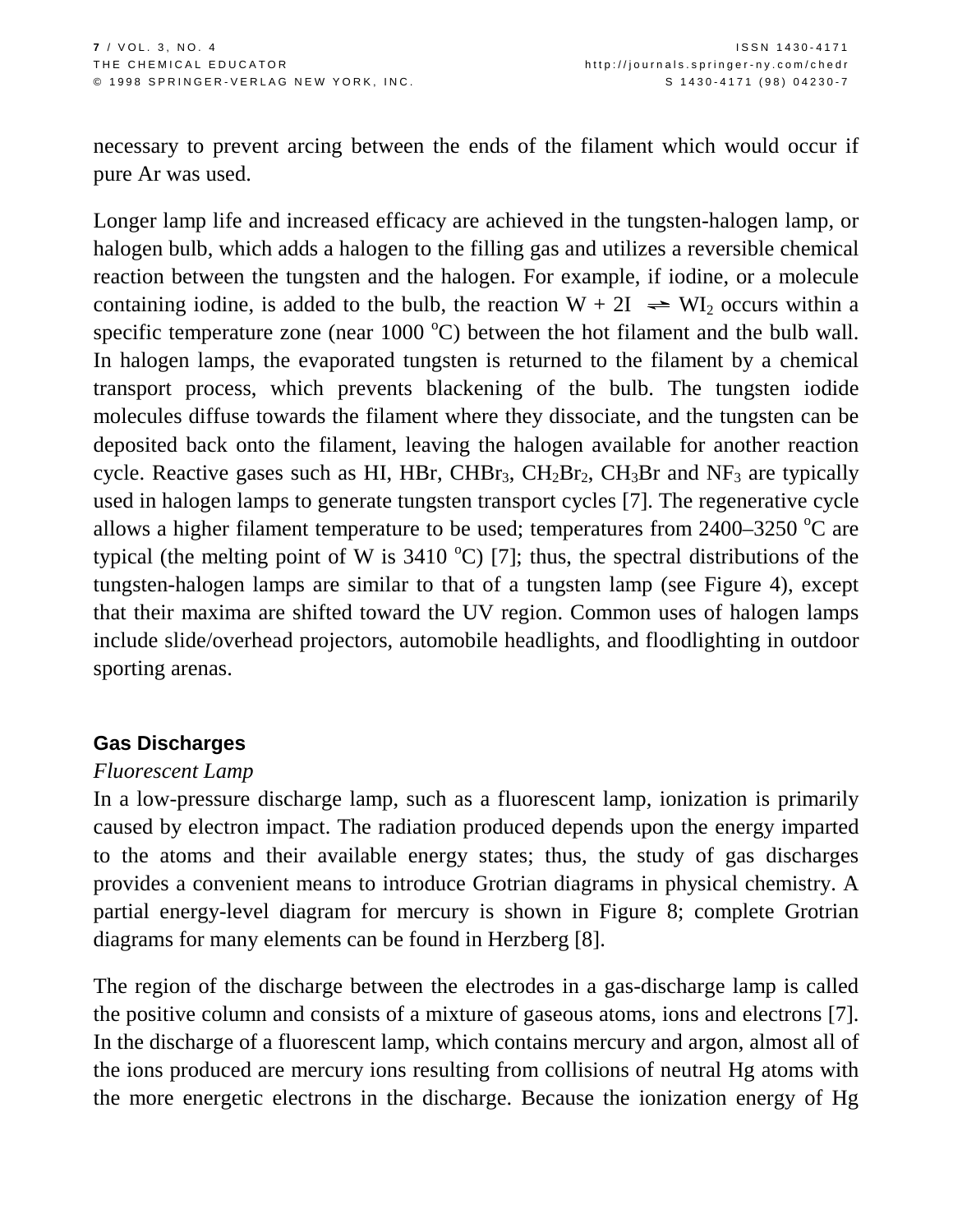(10.43 eV) is less than that of Ar (15.76 eV), ionization of Hg occurs preferentially [7]. Furthermore, if some Ar atoms are excited to a metastable energy state below its ionization limit, they then can transfer their excitation energy to Hg through a collision. This collisional energy transfer will result in the ionization of a Hg atom if the energy of the metastable state of Ar is greater than the ionization potential of Hg.

$$
Hg + Ar^* \rightarrow Hg^+ + Ar + e^-
$$

In this example, Ar has a metastable state  $({}^{3}S)$  which is 11.55 eV above its ground state and higher in energy than the ionization potential of Hg (10.43 eV).

$$
Ar^* \to Ar + energy (11.55 \text{ eV})
$$

$$
Hg \to Hg^+ + e^-(10.43 \text{ eV})
$$

This phenomenon is known as Penning ionization [9] and is used in other types of discharge lamps as well. The use of this type of Penning mixture enables the voltage which is initially applied to the electrodes to be reduced.

The kinetic energy of the electrons produced in the low pressure discharge is characterized approximately by a Maxwell-Boltzmann distribution function

$$
F(\varepsilon)d\varepsilon = \frac{2\pi}{\pi k_B T^{\frac{3}{2}}} \varepsilon^{\frac{1}{2}} \exp\left(-\varepsilon / k_B T\right) d\varepsilon \tag{4}
$$

where  $\varepsilon$  is the kinetic energy and *T* is the absolute temperature [1]. Applied to the electrons in a discharge lamp, *T* corresponds to the electron temperature. Figure 9 shows the Maxwell–Boltzmann distribution for electron temperatures (10,000 and 20,000 K) typically found in a fluorescent lamp. Also shown are the energies of relevant atomic states for Hg and Ar. At a temperature of 10,000 K, a small fraction of electrons possess energies necessary to ionize Hg, and at 20,000 K this fraction of electrons is greater. At either electron temperature, a much greater fraction of electrons has enough energy to excite mercury atoms than have sufficient energy to excite argon atoms. In a fluorescent lamp, over 50% of the input power is radiated at 253.7 nm  $({}^{3}P_{1} \rightarrow {}^{1}S_{0}$ , 4.89 eV) [7]. Although this transition is not strictly allowed according to the selection rules  $\Delta L = 0, \pm 1, \Delta S = 0$ , the large spin-orbit coupling in Hg breaks down these selection rules making the transition possible [1].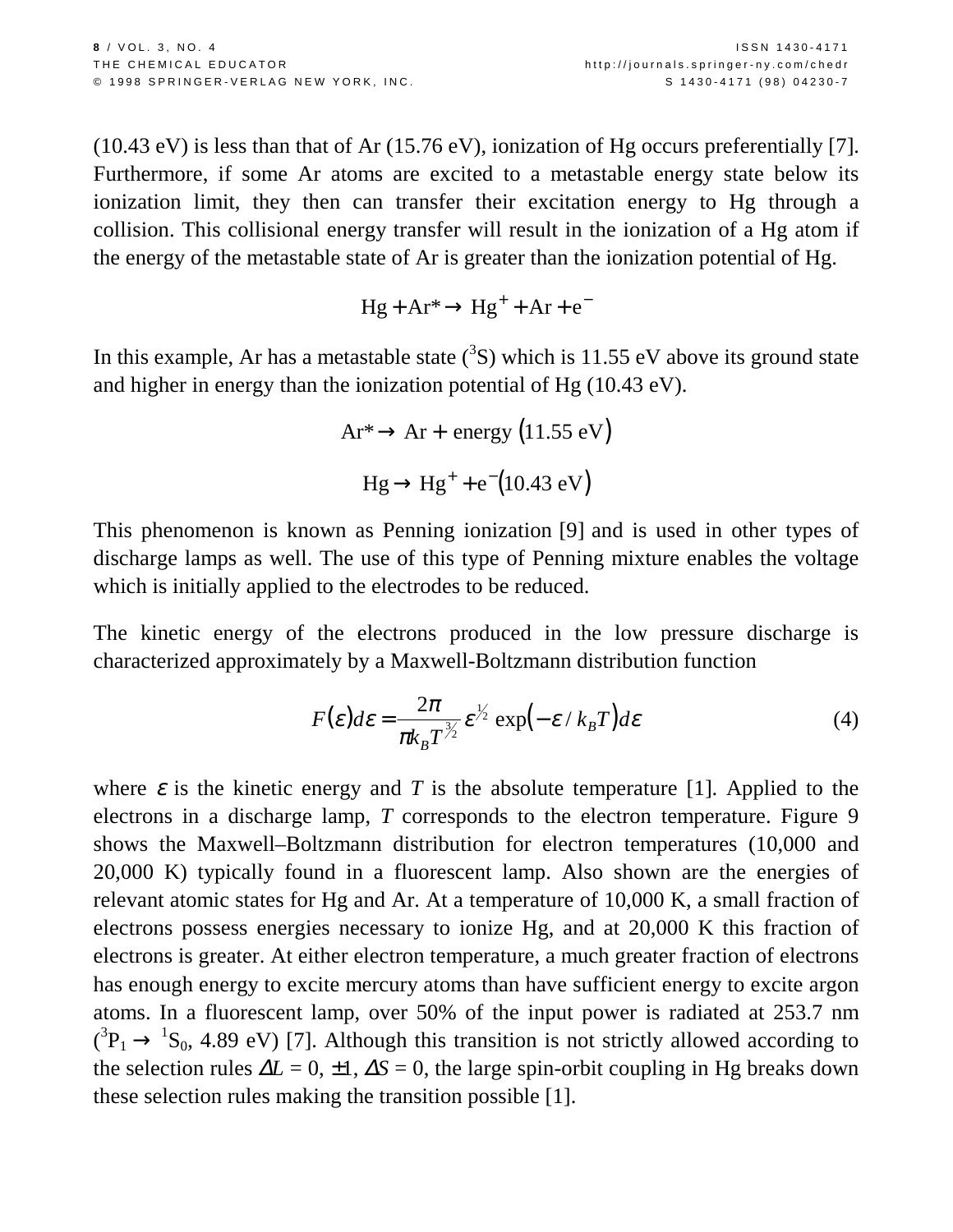

**FIGURE 8**. PARTIAL ENERGY-LEVEL DIAGRAMS FOR SODIUM AND MERCURY. ONLY THE PRINCIPAL LEVELS RELEVANT TO THE LOW-PRESSURE DISCHARGE LAMPS ARE SHOWN.



**FIGURE 9**. MAXWELL–BOLTZMANN DISTRIBUTION FOR ELECTRON TEMPERATURES TYPICAL OF THOSE FOUND IN A FLUORESCENT LAMP. ALSO SHOWN FOR COMPARISON ARE THE ENERGIES OF SOME RELEVANT STATES OF MERCURY AND ARGON.

#### *Sodium Vapor Lamp*

As in the fluorescent lamp, atoms in the sodium lamp are excited and ionized by electron impact. In addition to the sodium metal, a mixture of inert gases is necessary to initiate and optimize the discharge lamp. The usual inert gas mixture in a low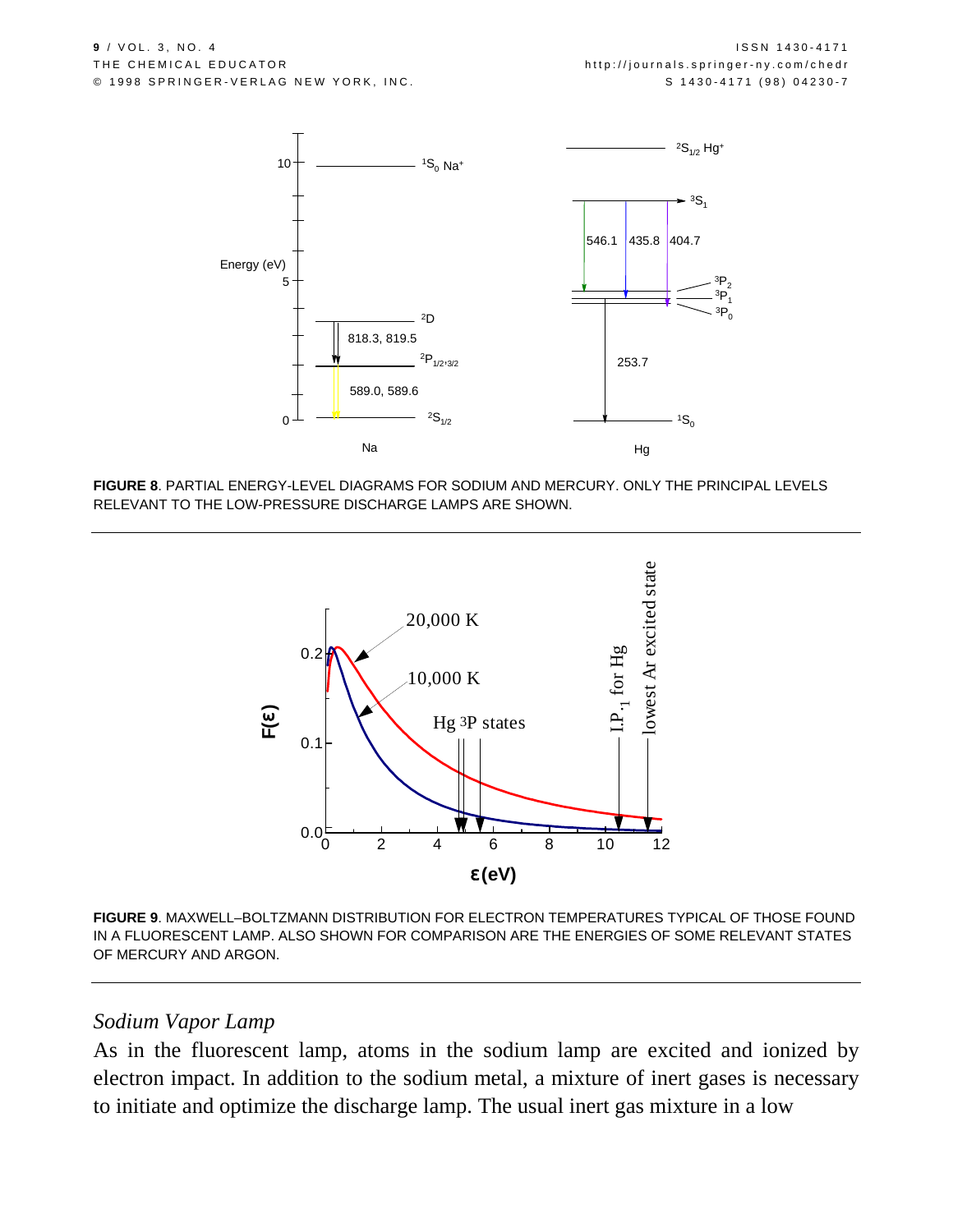

**FIGURE 10**. SPECTRUM OF A HIGH-PRESSURE SODIUM VAPOR LAMP. SEE FIGURE 7 FOR COMPARISON.

pressure sodium lamp is 99% neon and 1% argon (Penning mixture) [10]. Visible radiation is provided by the relaxation of excited  ${}^{2}P_{3/2}$  or  ${}^{2}P_{1/2}$  Na atoms to the ground state (Figure 8). Due to the limited resolution of our spectroradiometer, the sodium D lines (589.0 and 589.6 nm) emitted by the low-pressure Na lamp are not resolved (see Figure 7).

High-pressure Na-vapor lamps, also used in outdoor lighting, contain higher pressures of mercury (400–800 torr) and xenon (150–200 torr) and exhibit a broader spectrum, due primarily to collisional broadening (Figure 10). The more continuous nature of the high-pressure lamp's spectrum results in better color rendering. The resolution of our spectroradiometer does not permit a quantitative investigation of the self-absorption of the D lines that occurs in the high-pressure lamp [11]. High-pressure Na lamps are used in road/highway lighting and, because of their improved color rendering over the low-pressure lamps, they are also used in security lighting.

#### **REFERENCES**

2. McCluney, R., *Introduction to Radiometry and Photometry*; Artech House: Boston, 1994.

<sup>1.</sup> McQuarrie, D. A.; Simon, J. D. *Physical Chemistry: A Molecular Approach*; University Science Books: Sausalito, CA, 1997.